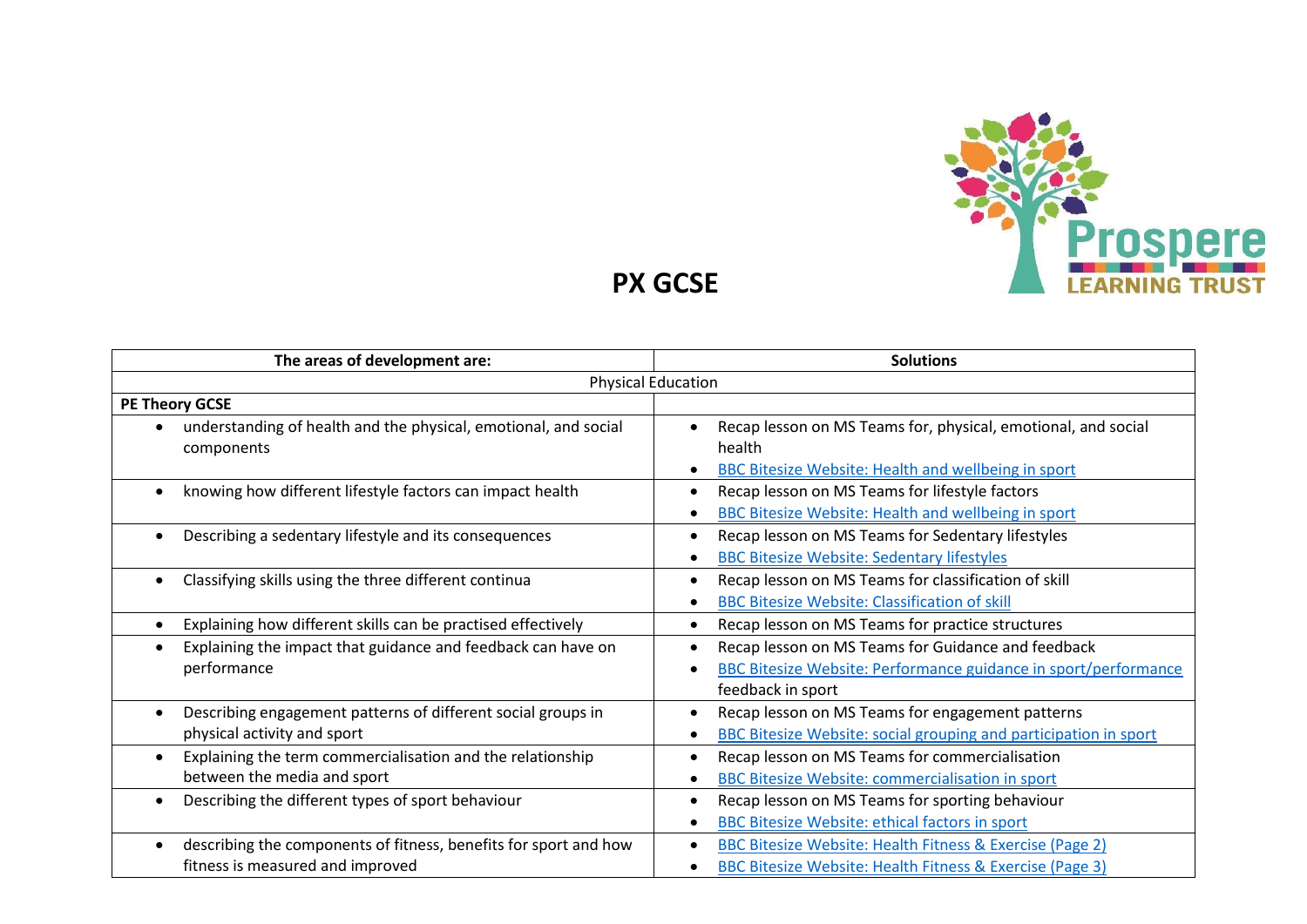| Applying different training methods for specific components of<br>$\bullet$                                                                        | Recap lesson on MS Teams for methods of training                              |
|----------------------------------------------------------------------------------------------------------------------------------------------------|-------------------------------------------------------------------------------|
| fitness                                                                                                                                            | BBC Bitesize Website: methods and effects of training                         |
| Applying the principles of training<br>$\bullet$                                                                                                   | <b>BBC Bitesize Website: Principles of Training</b><br>$\bullet$              |
| recognising the long-term effects of exercise<br>$\bullet$                                                                                         | <b>BBC Bitesize Website: The long-term effects of exercise</b><br>$\bullet$   |
| demonstrating skills in an individual physical activity or sport,<br>$\bullet$                                                                     | <b>BBC Bitesize Website: Practical Performance</b><br>$\bullet$               |
| applying appropriate technique(s)                                                                                                                  | <b>Edexcel Practical Performance Assessment Criteria</b><br>$\bullet$         |
| demonstrating skills in a team sport, applying appropriate<br>$\bullet$                                                                            | <b>BBC Bitesize Website: Practical Performance</b><br>$\bullet$               |
| technique(s)                                                                                                                                       | Edexcel Practical Performance Assessment Criteria                             |
| identifying components of fitness to improve though a PEP, with<br>$\bullet$                                                                       | <b>BBC Bitesize Website: Writing a Personal Exercise Programme</b>            |
| suitable justification in relation to the impact on their                                                                                          | (Page 1)                                                                      |
| performance                                                                                                                                        |                                                                               |
| recording fitness levels at the beginning of the PEP, using<br>$\bullet$                                                                           | <b>BBC Bitesize Website: Writing a Personal Exercise Programme</b>            |
| recognised fitness tests                                                                                                                           | (Page 2)                                                                      |
| using pre-PEP fitness test results to determine and justify their<br>$\bullet$                                                                     | <b>BBC Bitesize Website: Writing a Personal Exercise Programme</b>            |
| choice of training methods and training intensities                                                                                                | (Page 2)                                                                      |
| justifying the use of SMART targets, to set their goals in their PEP<br>$\bullet$                                                                  | <b>BBC Bitesize Website: Target Setting (Page 2)</b><br>$\bullet$             |
| carrying out and monitoring their PEP<br>$\bullet$                                                                                                 | BBC Bitesize Website: Writing a Personal Exercise Programme<br>$\bullet$      |
|                                                                                                                                                    | $(Page_2)$                                                                    |
| <b>PE Theory Cambridge Nationals</b>                                                                                                               |                                                                               |
| Knows how sport is covered across the media sources like TV and<br>$\bullet$                                                                       | Recap lesson on MS Teams for how sport is covered in on<br>$\bullet$          |
| subscription services                                                                                                                              | terrestrial TV                                                                |
|                                                                                                                                                    | Complete MS Teams quiz on how sport is covered in the media                   |
| Knows how sport is covered across the media sources like written<br>$\bullet$                                                                      | Recap lesson on MS Teams for how sport is covered in the written<br>$\bullet$ |
| press formats                                                                                                                                      | press.                                                                        |
|                                                                                                                                                    | Complete MS Teams quiz on how sport is covered in the media                   |
| Knows how sport is covered across dedicated radio stations and<br>$\bullet$                                                                        | Recap lesson on MS Teams dedicated radio stations and the                     |
| the internet                                                                                                                                       | internet                                                                      |
|                                                                                                                                                    |                                                                               |
| Understands the positive effects that media can have on sport increased<br>$\bullet$<br>exposure of minority sports, education, and Olympic values | Recap lesson on MS Teams positive effects of the media                        |
|                                                                                                                                                    | Watch TV shows like MOTD and MNF on sky sports                                |
|                                                                                                                                                    | Complete MS Teams quizzes on positive media effects<br>$\bullet$              |
| Understands the negative effects that media can have on sporting values,<br>$\bullet$                                                              | Recap lesson on MS Teams negative effects of the media<br>$\bullet$           |
|                                                                                                                                                    |                                                                               |
| inappropriate behaviour of athletes and live spectatorship                                                                                         | Complete MS Teams quizzes on negative media effects<br>$\bullet$              |
| Knows how media uses sport to promote itself.<br>$\bullet$                                                                                         | Recap lesson on MS Teams for sports promotion<br>$\bullet$                    |
| Understands how sport is a commodity, about advertising and<br>$\bullet$<br>sponsorship                                                            | Recap lesson on MS Teams for sporting commodities                             |